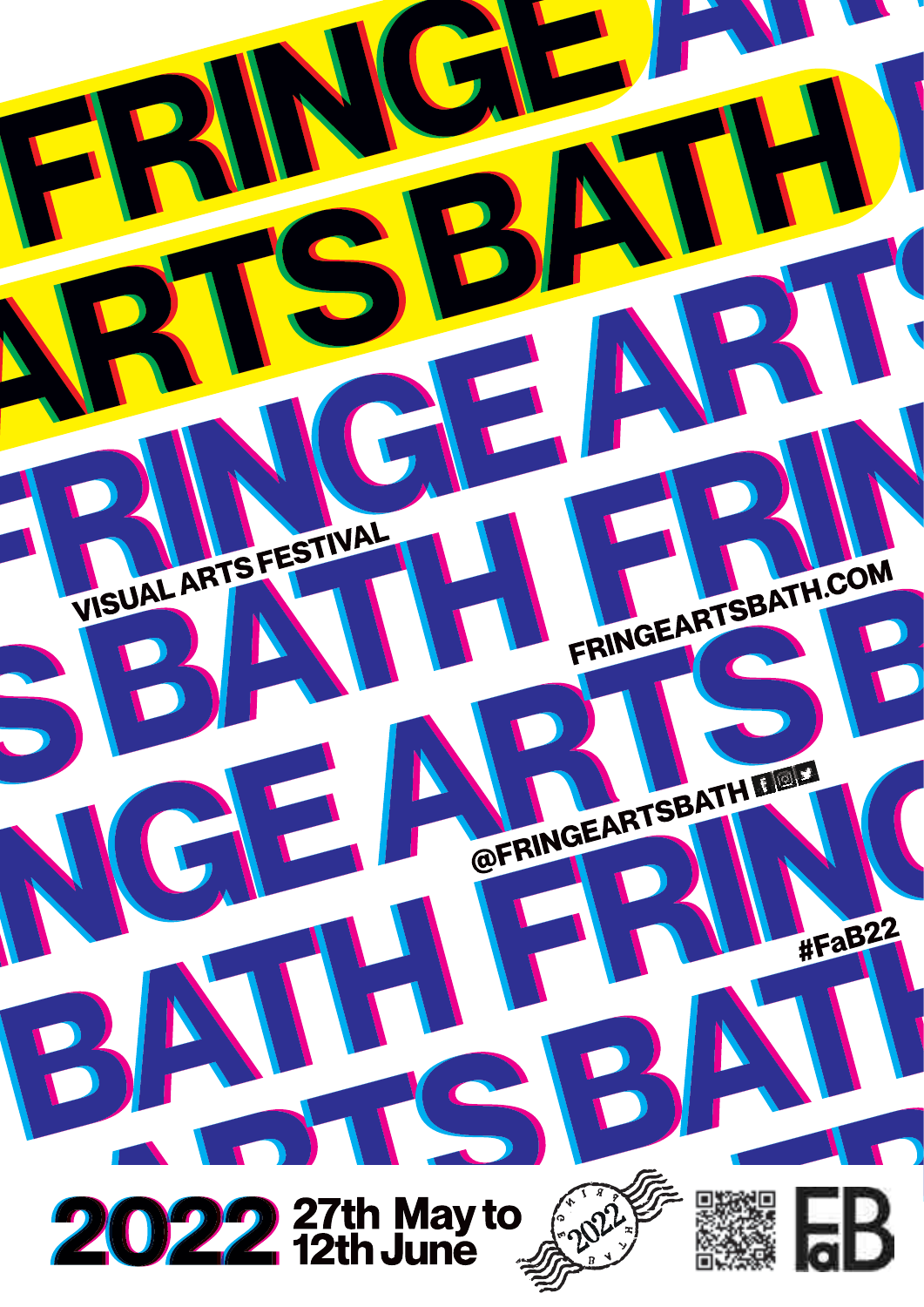#### **Fringe Arts Bath Fringe Arts Bath INGE ARTS BATI**  $\overline{\phantom{0}}$ **27 May, 6pm 'til late 27 May to 27 May to Opening Night Arty Party Join us in all FaB venues for a playful night of 12 June 2022 12 June 2022 performance, events and art, celebrating the opening of FaB Festival 2022**

# **Fringe Arts Bath (FaB) is Bath's annual free festival of contemporary visual arts.**

We welcome you all to visit FaB's exhibitions, events and interventions over 17 days across the heart of the city of Bath. FaB aims to challenge and delight you in equal measure, providing a platform for emerging Curators and Artists to experiment, develop and explore their practice.

Pick up the full FaB programme from any venue during the festival, and for latest updates visit fringeartsbath.co.uk and follow @fringeartsbath on Instagram, Twitter and Facebook.

Thank you to the FaB committee, to our volunteers, Curators and Artists for all your time and hard work, we couldn't do it without you. And thank you to our visitors of course, for engaging with FaB's offerings and for filling our exhibition spaces with wonder. Cover design by Lewis Melluish

behance.net/lewismelluishGFX Instagram@\_l.m.graphics\_

**Thanks for your participation and support:** 



# **44AD Artspace**



#### *© Tim Kavanagh*

#### **Rewind: Let's Press Play Together**

This exhibition showcases nostalgia, playfulness, and outdated technologies: exploring how these can affect connectivity to ourselves, other individuals, society and the world. *Curated by Jenny Alderton*

*fringeartsbath.co.uk/rewind Venue: 44AD artspace*

#### **29 May, 6-7pm Invisible Cities (Rewind: Let's Press Play Together)**

Movement improvisation and live drawing explores imagined cities in an immersive interdisciplinary performance, with Scirocco Dance Theatre Company.



#### **4 to 8 June times TBC Alchemy of Art and the Gift (Rewind: Let's Press Play Together)** An interactive performance: together we create something - a memory and an art object, with Artist Holly Crawford.

## **WORDplay**

Silent or spoken. Meaningful or meaningless. Whimsical or sober. Telling truth or lies. A salmagundi of Artists gathers together to play with words. eriously.

*Curated by Geoff Dunlop fringeartsbath.co.uk/wordplay Venue: 44AD artspace*

*For latest updates see www.fringeartsbath.co.uk*  $\mathbb{E}[\mathcal{F}|\mathcal{F}]$  @fringeartsbath #FaB22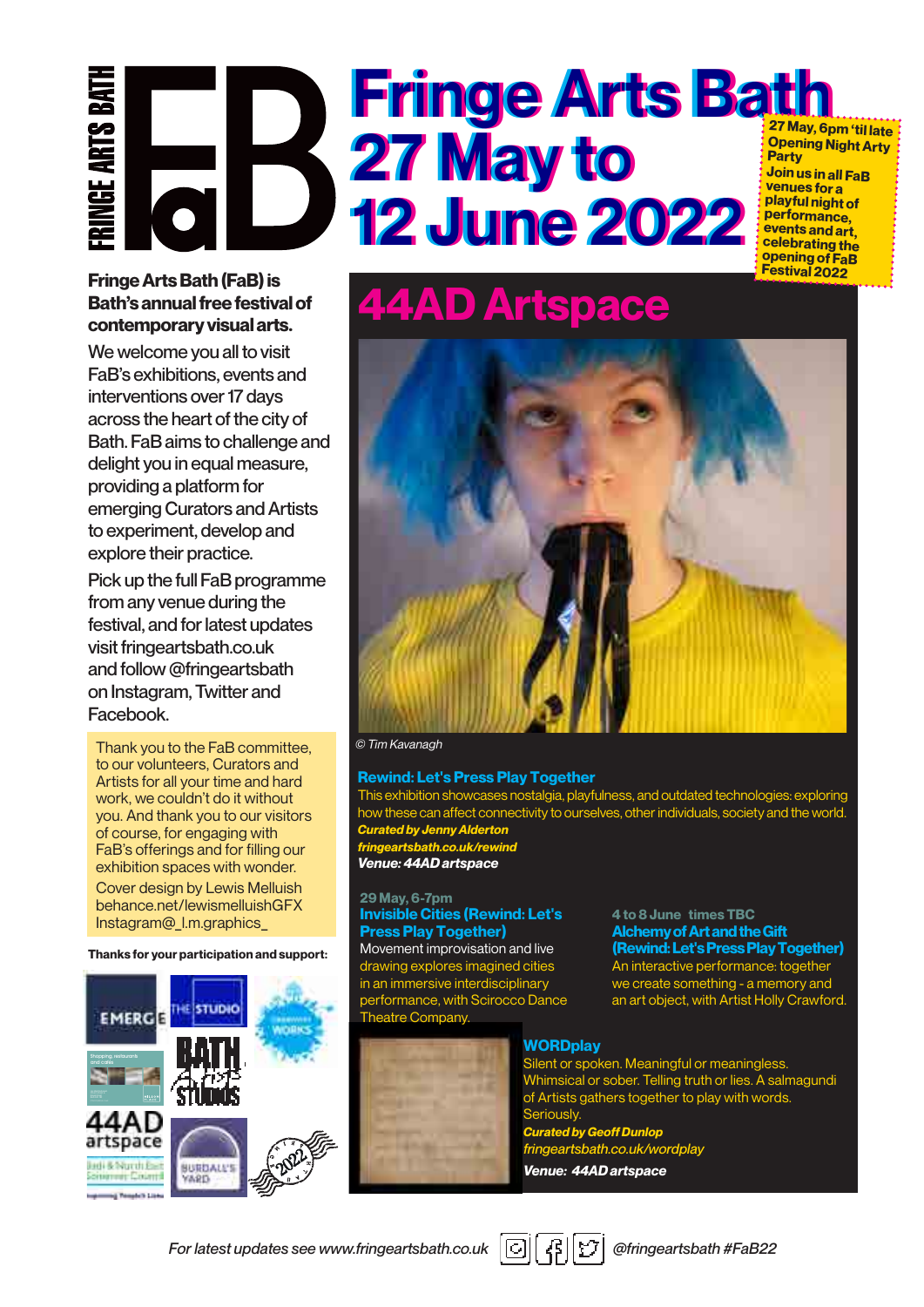# **Walcot Chapel**



*Fluxus - David Lilliington*

#### **Fluxus**

Contemporary Artists have made new works based on scores written by the Fluxus Artists in the 1960s and 70s. Scores based on everyday objects and actions, absurd, playful, subversive, 'anti art'.

You will see group and solo performances, in the gallery and around the town, some participatory. In Walcot Chapel you will find installations of images, sound, objects re-invented, eg - a conversation with a bird, music made by pouring wine and jangling coins. A balloon race. Parcels wrapped & unwrapped, broken furniture repaired with bandages. Paintings to be stepped on, and many mores surprises. *Curated by Rachel Cohen*

*fringeartsbath.co.uk/fluxus* 

#### **27, 28 and 29 May also 3, 4 and 5 June**

Live events and performances in and around Walcot Chapel across these two weekends as part of the Fluxus exhibition.

*See fringeartsbath.co.uk/events for event details and times Venue: Walcot Chapel* 

**Space: A screening of Artists' short films**

A curated selection of Artists' films that explore personal and shared experiences of space, whether domestic or public, solitary or communal, against a backdrop of an

**9 June, 7-8pm** 

ever-changing world. *Curated by Sightlines Projects fringeartsbath.co.uk/space Venue: Walcot Chapel*



**27 and 28 May times TBC Tipping Point**

A two-day event showcasing new sound works which reflect our global health pandemic and environmental crisis. Eleven composers will present work in listening sessions and live performances. *Curated by Anna Novakov fringeartsbath.co.uk/tipping Venue: Walcot Chapel* 



#### **5 June, 7pm Screening: 'Make It A Fair COP, Glasgow'**

Views from the streets of COP 26 climate summit - Jeff Bezos was invited but not Greta Thunberg. Followed by a Q&A with makers John Potter / Phil Shepherd. *Venue: Walcot Chapel* 

## **It A Fair COP, Glasgow'**

Followed by Q&A with makers John Potter / Phil Shepherd, see Walcot Chapel section.

Sightlines<br>Projects

## **FaB Photomarathon -**

Discover a new view of Bath through our responses to the FaB Photomarathon's 20 themes, in this 16th year of our day-long photo challenge.

*www.fringeartsbath.co.uk/ photomarathon-2022 Venue : TBC*



*© Invisible Theatre Company*

#### **Invisible Cities.**

Movement improvisation and live drawing explores imagined cities in an immersive interdisciplinary performance, with Scirocco Dance Theatre Company. Part of Rewind: Let's Press Play Together, see 44AD artspace section.

#### **4 to 8 June Times TBC Alchemy of Art and the Gift.**

An interactive performance: together we create something - a memory and an art object, with Artist Holly Crawford. Part of Rewind: Let's Press Play Together, see 44AD artspace section.



*© Hamish Gain*

#### **The Coming of Age**

Youth, old age, the journey to adult-hood and intergenerational views are represented here: the practical problems and philosophical concerns about how we are in the world at any age.

*Curated by Bella Kerr & Amanda Roderick, fringeartsbath.co.uk/age Venue: Milsom Place* 

Venues TBC, please visit fringeartsbath. co.uk for updated details,

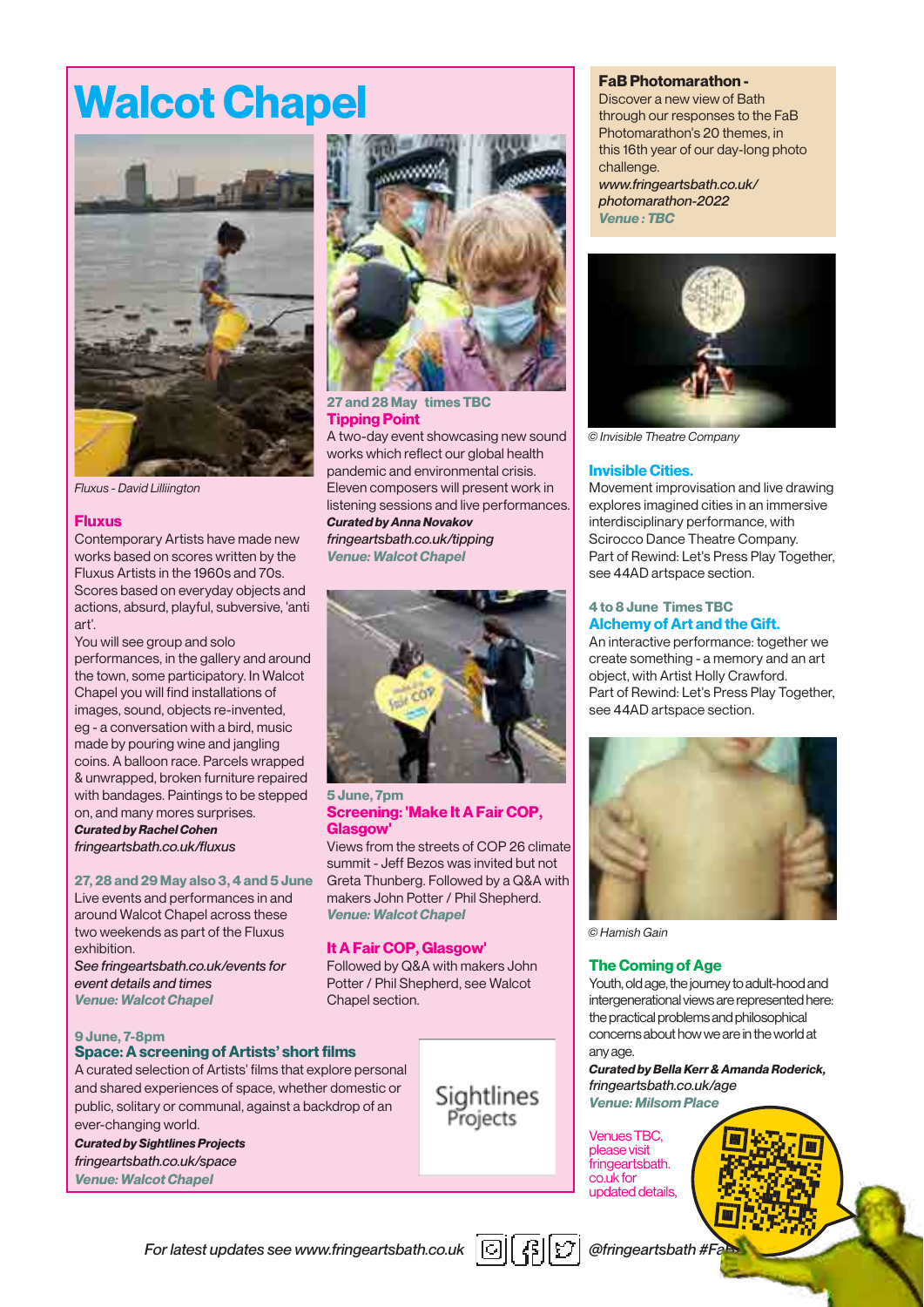

*© Lisa Lindqvist*

#### **Glitch**

A temporary malfunction… a break, a pause, time for a reset? Where are we in the mechanics of our lives? This exhibition explores algorithms, cyber identities, evolution… the human within. *Curated by Lisa Lindqvist fringeartsbath.co.uk/glitch Venue TBC - Check website*



*Venues TBC, please see fringeartsbath. co.uk for updated details*



*Seven Seconds Melissa Wraxall, Seven Seconds Red-Gold*

### **Seven Seconds**

Seven seconds can go in a flash. Seven seconds can last a lifetime. Everything can happen in seven seconds. Or nothing can happen. Artists respond to seven seconds.

*fringeartsbath.co.uk/seven Venue TBC - Check website*



*© Hunk Williams*

#### **GRWP**

Cardiff Umbrella is showcasing a breadth of Welsh diversity; platforming marginalised Welsh and Wales-based Artists. Exhibiting a cohesive and dynamic exploration of work from POC, disabled and LGBTQIA+ artists.

*Curated by Paisley Randell, Robert Oros and Luke Roberts fringeartsbath.co.uk/grwp Venue TBC - Check website*



*© Caroline Fraser*

#### **Bath Photography Festival Evidence**

How do we communicate and interpret photographs as a visual language? The work on display explores these points, triggering thoughts around the environment, memory, historical events and image creation. *Curated by Simon Taylor, venues: Sion Hill, Bath Artists' Studios and more, see fringeartsbath.co.uk/evidence for more venues and opening times.*



**See bathartistsstudios.co.uk for opening times**

## **Fresh Art 2022 Exhibition**

Showcasing new art created to enliven the walls of clinical settings. Inspired by workshops at Bath Museums supporting positive mental health through engagement with local community culture. Free creative workshops, see online for timings. Curated by Creativity Works. *Venue: Bath Artists' Studios www.creativityworks.org.uk*

*For latest updates see www.fringeartsbath.co.uk*  $\boxed{\odot}$   $\boxed{\{}$   $\boxed{\{}$   $\}}$   $\boxed{\odot}$  *@fringeartsbath #FaB22*